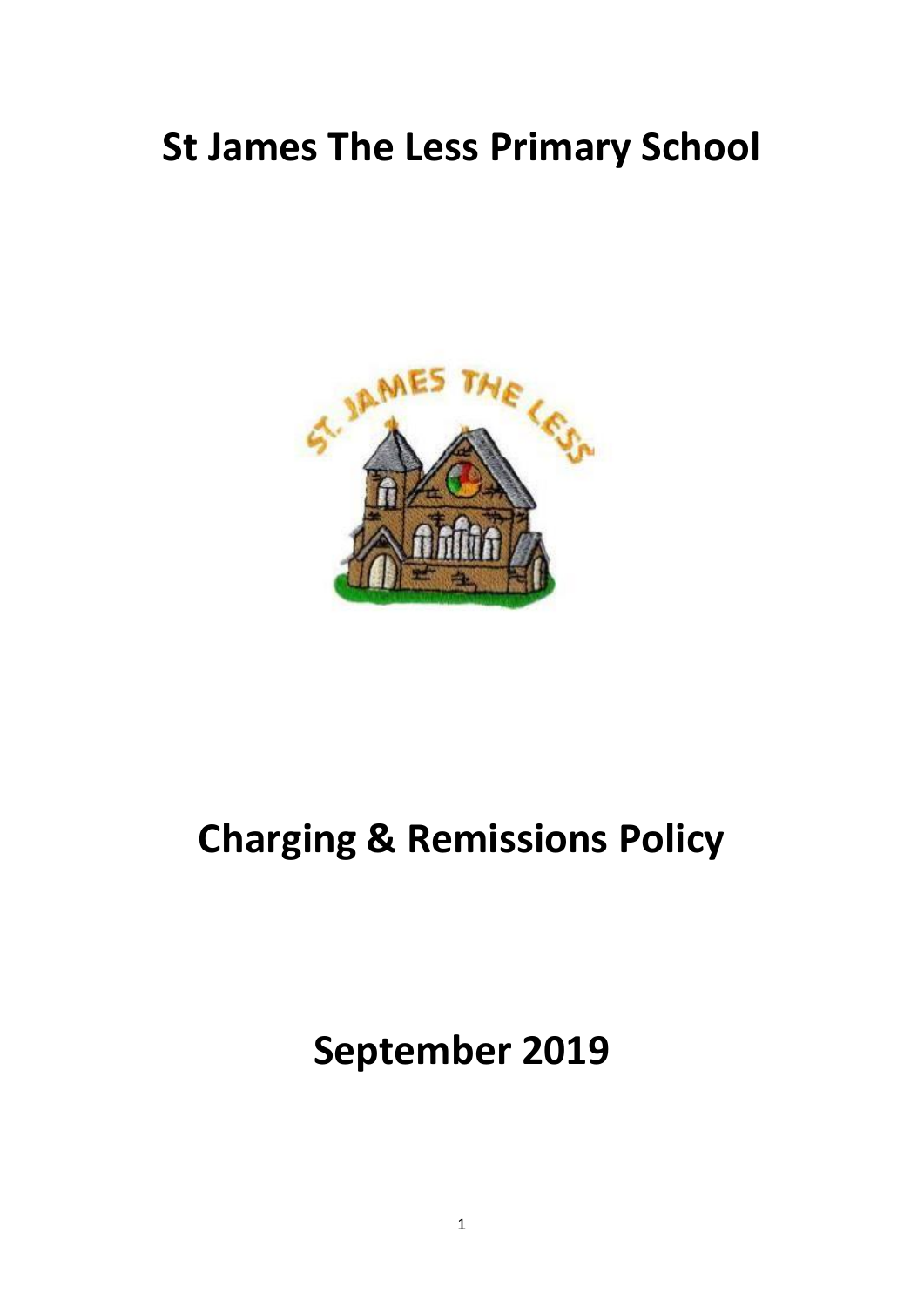

#### **INTRODUCTION**

This charging and remissions policy complies with statutory requirements, has regard to the Authority's policy statements on charging and is reviewed on an annual basis.

#### **CHARGING POLICY**

Activities without charge

There will be no charge for the following activities:

- education provided wholly or mostly during school hours. This includes the supply of any materials, books, instruments, other equipment and also transport provided in school hours to carry pupils between the school and an activity;
- education provided outside school hours if it is part of the National Curriculum, or part of a syllabus for a prescribed public examination which the pupil is being prepared for at the school, or part of religious education;
- instrumental and vocal music tuition which is part of the National Curriculum or the first programme in which the whole class engages with the KS2 Programme of Instrumental and Vocal Tuition (Wider Opportunities);
- instrumental and vocal tuition for children in care:
- entry for a prescribed public examination including re-sits provided that a pupil has been prepared for it at the school.

#### **Voluntary Contributions**

The school may ask for voluntary contributions towards the cost of school-time activities to assist with funding subject to the following conditions:

any children of parents who do not wish to contribute will not be treated any differently;